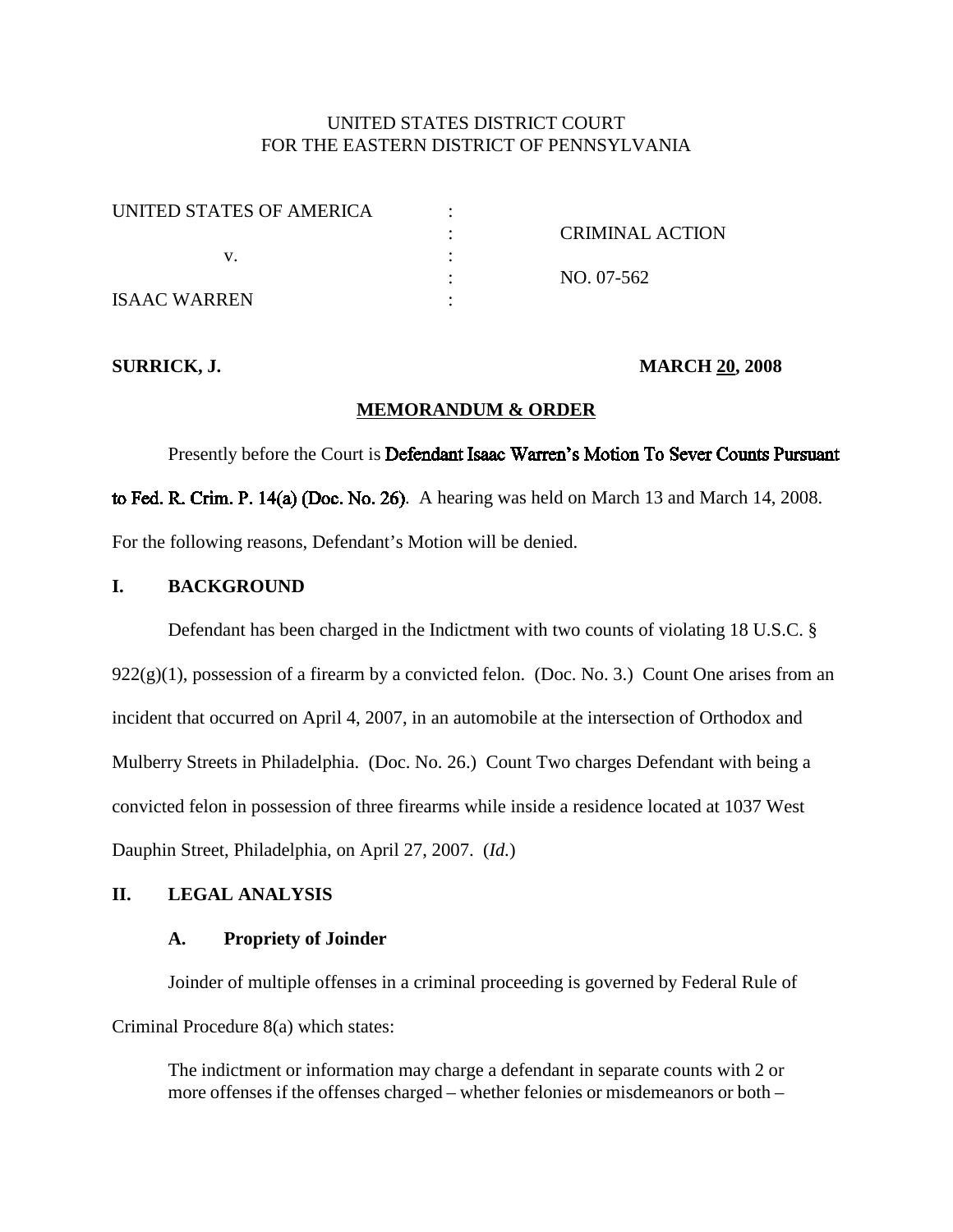are of the same or similar character, or are based on the same act or transaction, or are connected with or constitute parts of a common scheme or plan.

Fed. R. Crim. P. 8(a). "In addition to a 'logical relationship' between charges, some courts have emphasized that the 'commonality of proof' between charges warrants the joinder of charges or defendants." United States v. Kemp, Crim. A. No. 04-370, 2004 WL 2757867, at \*3 (E.D.Pa. Dec. 2, 2004) (citing *United States v. Hubbarb*, 474 F.Supp. 64, 87 (D.D.C. 1979)). .. charges in the indictment [themselves] are identical ... the joinder issue under Rule 8(a) comes to a screeching halt." United States v. Stevey, Crim. A. No. 05-232, 2006 WL 2038614, at \*6 (W.D.Pa. July 20, 2006) (Diamond, J.).

In this case, Defendant has not suggested that joinder under Rule 8(a) was improper. Rather, Defendant argues that the joinder is prejudicial under Rule 14(a).

**B. Prejudice**

#### Even where joinder is permissible, a court may grant separate trials to avoid prejudice.

Federal Rule of Criminal Procedure  $14(a)$  provides: "If the joinder of offenses . . . in an indictment, an information, or a consolidation for trial appears to prejudice a defendant or the government, the court may order separate trials of counts . . . or provide any other relief that justice requires." Fed. R. Crim. P. 14(a). "Motions for severance rest in the sound discretion of the trial judge . . . [who] is best situated to weigh possible prejudice to the defendant against interests of judicial economy." *United States v. Reicherter*, 647 F.2d 397, 400 (3d Cir.1981); s*ee also United States v. Eufrasio*, 935 F.2d 553, 568 (3d Cir. 1991) (noting that severance is committed to the sound discretion of the judge), *cert. denied*, 502 U.S. 925 (1991).

"The Rule places the burden of showing prejudice from the joinder on the defendant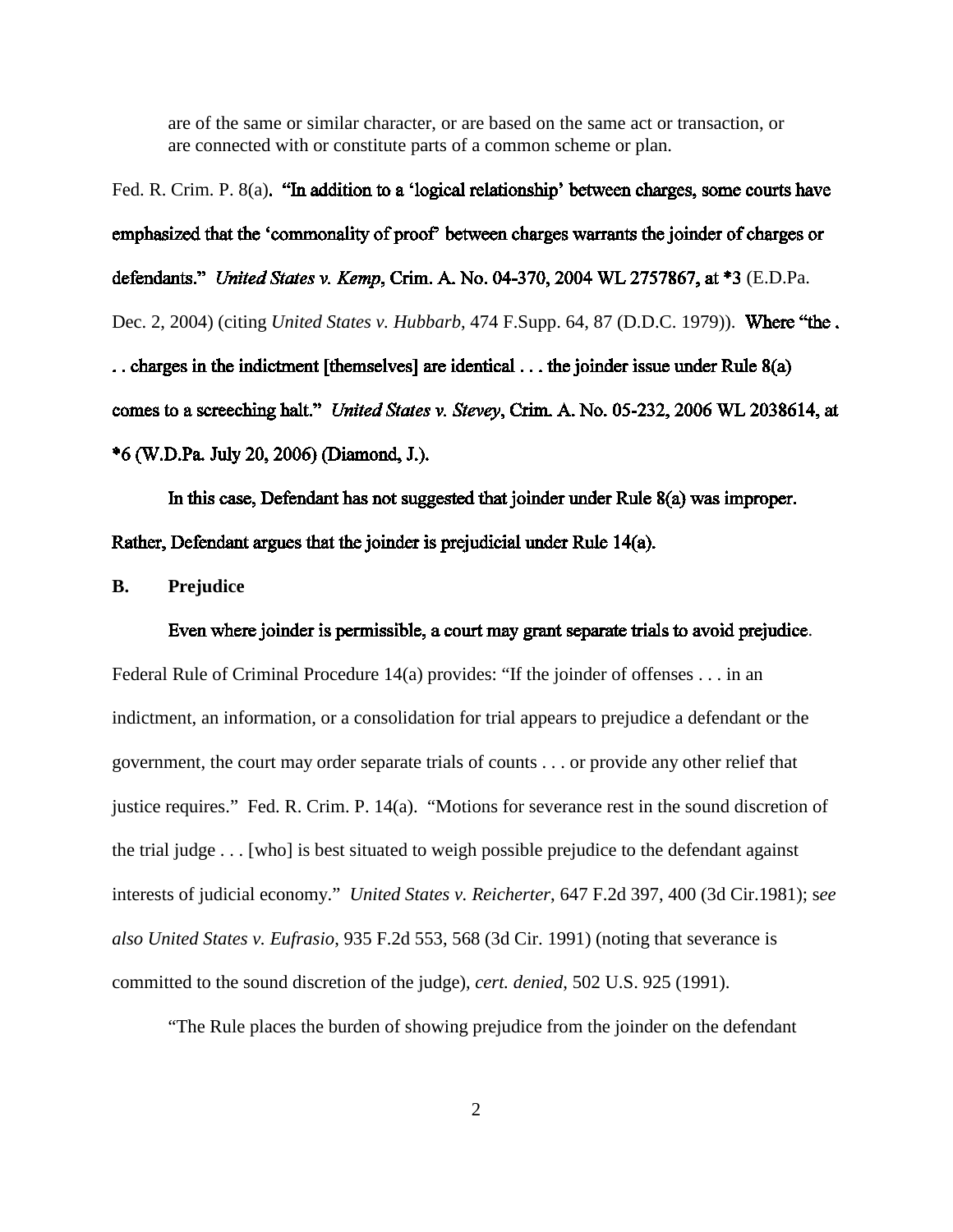seeking severance." *Eufrasio*, 935 F.2d at 568. "The defendant must show that allowing the joinder would result in a 'manifestly unfair trial,' beyond a mere showing that he would have had a better chance of acquittal with separate trials." *Gov't of Virgin Islands v. Sanes,* 57 F.3d 338, 341-42 (3d Cir. 1995) (citing *Eufrasio*, 935 F.2d at 568).

Here, Defendant argues that he would be prejudiced, since trying both counts together may impede his ability to testify in his own defense as to Count Two because he does not intend to testify as to Count One.<sup>1</sup> The Third Circuit has held that in situations such as this, severance may be appropriate if the "defendant makes a convincing showing that he has both important testimony to give concerning one count and strong need to refrain from testifying on the other." *Reicherter*, 647 F.2d at 401 (citing *Baker v. United States*, 401 F.2d 958, 977 (D.C.Cir.1968), *cert. denied*, 400 U.S. 965 (1970)). "In order to make such a showing, 'it is essential that the defendant present enough information regarding the nature of the testimony he wishes to give on one count and his reasons for not wishing to testify on the other to satisfy the court that the claim of prejudice is genuine.'" *Reicherter*, 647 F.2d at 401 (citing *Baker*, 401 F.2d at 977).

Defendant suggests that because he made a voluntary statement to the police with regard to his possession of the firearms as charged in Count Two, he may wish to explain this statement at trial. (Hr'g Tr. 37, Mar. 14, 2007; Doc. No. 26 at 2.) Defendant advises that he will not be testifying in his own defense as to Count One. (Hr'g Tr. 37, Mar. 14, 2007.) Defendant has

 $<sup>1</sup>$  The firearms charge in Count Two arises as a result of a home invasion. It is alleged</sup> that Defendant and Sean Shields invaded the home while armed with weapons. The United States Attorney adopted the weapons change against Defendant resulting from the home invasion incident. The home invasion itself is still pending in the Court of Common Pleas of Philadelphia County. Defendant and Sean Shields are defendants in that case. Interestingly, Shields was the driver of the automobile in which Defendant was a passenger at the time of the incident alleged in Count One.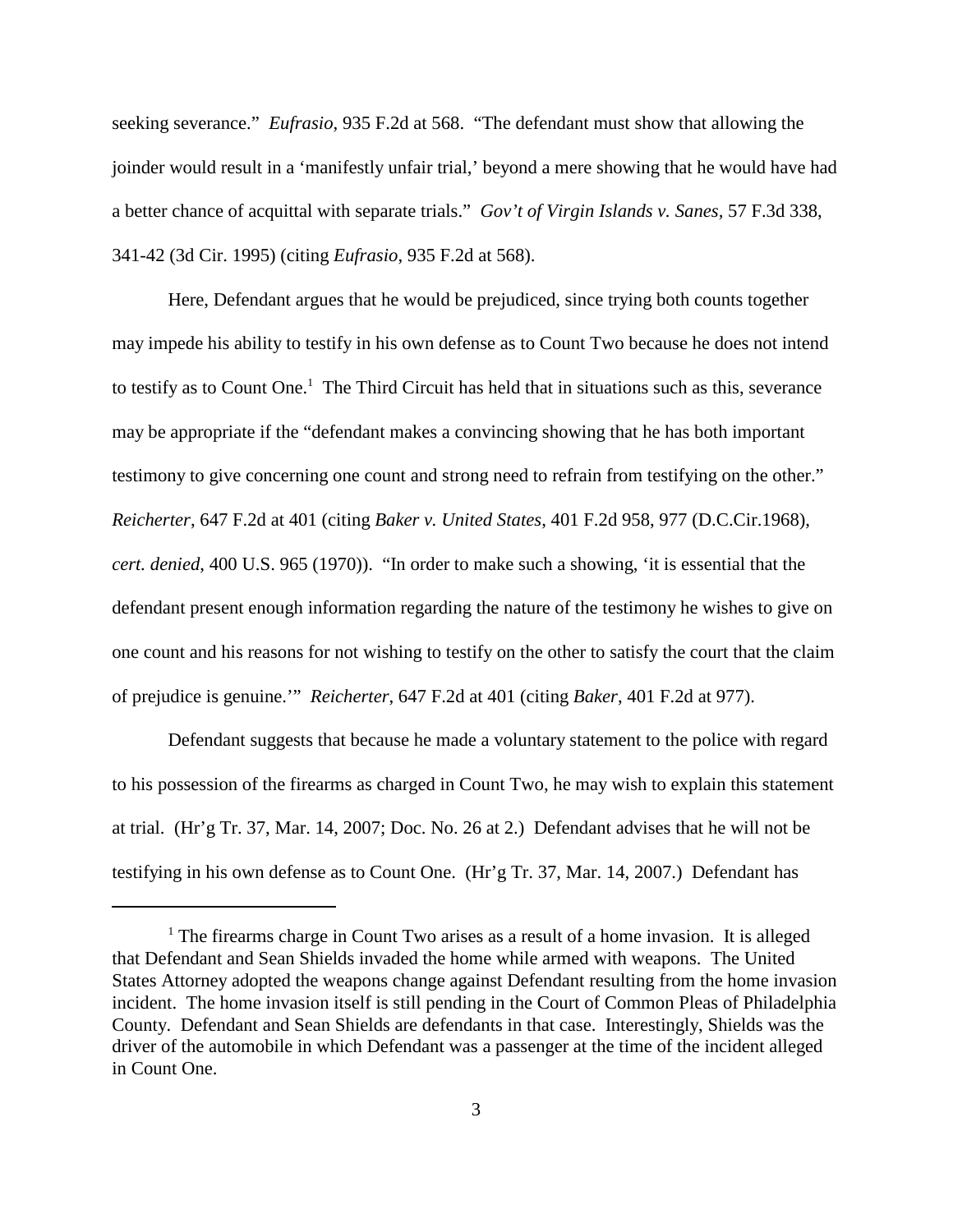failed to provide convincing evidence of the nature and importance of his testimony or the strong need to refrain from testifying. He has simply advised that he may testify as to one count and will not testify as to the other. This is not sufficient.

In United States v. Hagins, Crim. A. No. 06-485, 2008 WL 516430 (E.D.Pa. Feb. 26, 2008), a court in this District addressed a case similar to the instant case. In *Hagins*, the court considered whether to sever Count Seven, which stemmed from a December 29, 2004 highway gun-brandishing incident, from the previous six counts in the Indictment, which involved charges arising out of an alleged conspiracy between Hagins and a straw purchaser to obtain 45 firearms. *Id.* at \*3.

Hagins claimed prejudice because he wanted to testify in his own defense as to Count Seven but not as to the other counts. *Id*. Applying the *Baker* test, the Court in *Hagins* concluded that the "fleeting explanation" offered by Hagins, that he wanted to testify as to Count Seven because the police and the complaining witnesses had fabricated several aspects of the evidence, and not testify as to the other counts to avoid being subject to cross-examination, was insufficient to meet his burden of demonstrating prejudice. *Id.* at \*5.

Defendant also argued that trying the counts together would subject him to undue prejudice through the risk of the jury cumulating evidence and making inferences as to one count based upon the evidence presented for another. *Id.* at \*4. The court disagreed, stating "[t]he facts of this case are not so complex that a jury could not easily compartmentalize the discrete elements of each charge, and there is no reason to believe that they will 'have any difficulty in segregating and considering the relatively simple facts pertaining to the distinct counts.'" *Id.* (citing *Reicherter*, 647 F.2d at 400). The court further observed that "any such prejudice is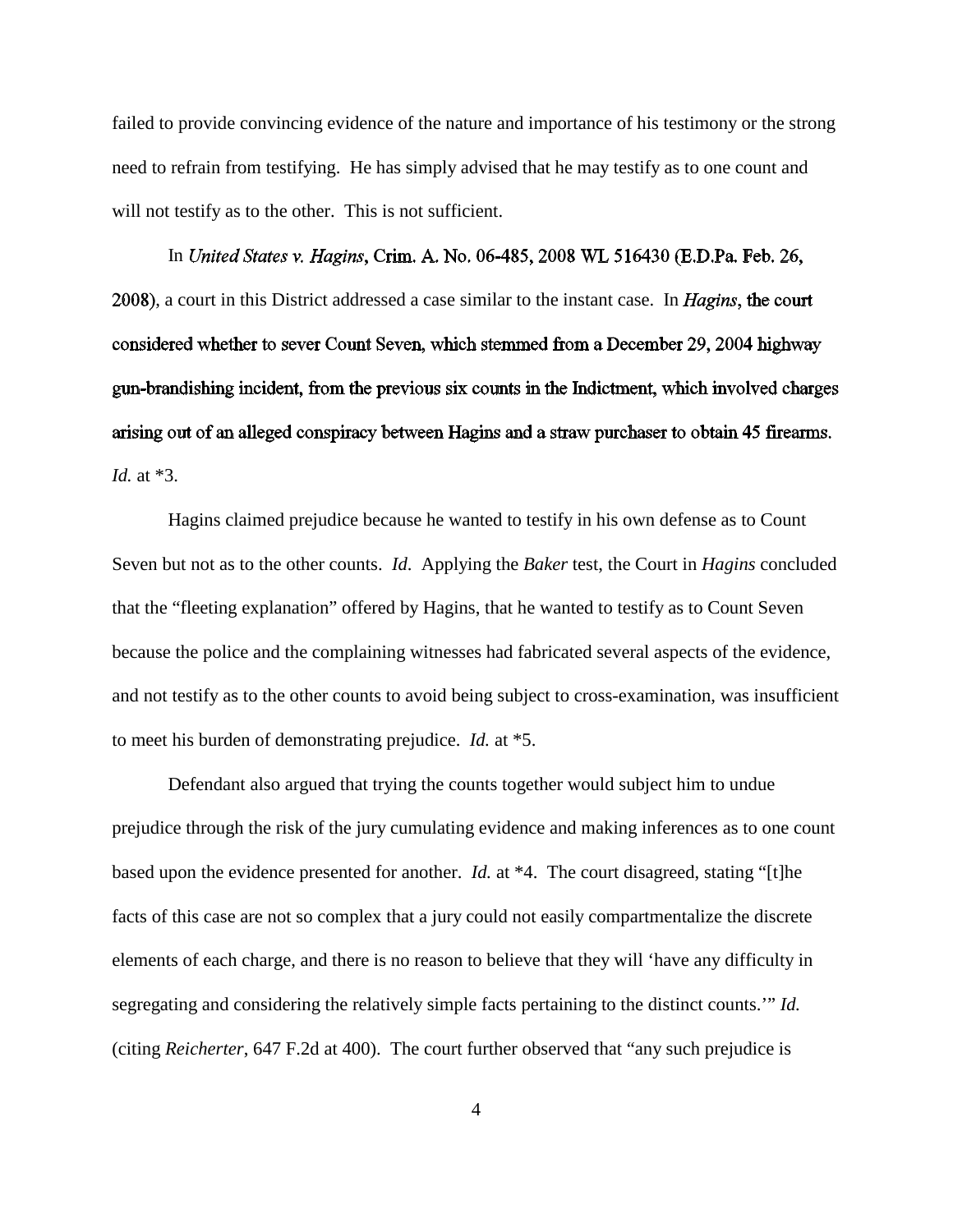certainly insufficient to outweigh the costs of an entirely separate trial, particularly since it may be readily cured by this Court's limiting instructions to the jury." *Hagins*, 2008 WL 516430, at \*4.

The Third Circuit also recently dealt with the issue of severance in a case factually similar to the case before us. In *United States v. Bailey*, 223 Fed. Appx. 157 (3d Cir. 2007), the Third Circuit affirmed the District Court's denial of a motion to sever two counts of possession of a firearm by a convicted felon as charged in the Indictment. Count One of the Indictment arose out of a May 19, 2001 attempted traffic stop followed by a foot chase of Bailey. *Bailey*, 223 Fed. Appx. at 159. Once Bailey was apprehended and arrested, an inventory search of his car revealed a firearm. *Id.* Count Two of the Indictment in *Bailey* arose out of a January 1, 2003, investigation in which three police officers observed Bailey and another individual standing on the porch of an abandoned and boarded-up house in a high-crime area. *Id.* When the officers attempted to investigate further, Bailey discarded a shiny object, which the police officer could see was a firearm, and began to walk away. *Id.* He was taken into custody when he denied ownership of the gun, which the officers had clearly seen him discard. *Id.* at 160.

Bailey moved to sever the two counts on the grounds that they were joined in error under Rule 8 because of the "factual differences between the two arrests," and that it was an abuse of discretion for the District Court to deny his motion for relief from prejudicial joinder under Rule 14. *Id.* at 161. The Third Circuit held that "a defendant must show 'clear and substantial prejudice resulting in a manifestly unfair trial' to obtain a reversal." *Id.* (citing *United States v. Console*, 13 F.3d 641, 655 (3d Cir. 1993)). The Court stated that "the District Court removed any potential prejudice with appropriate limiting instructions that assisted the jury in properly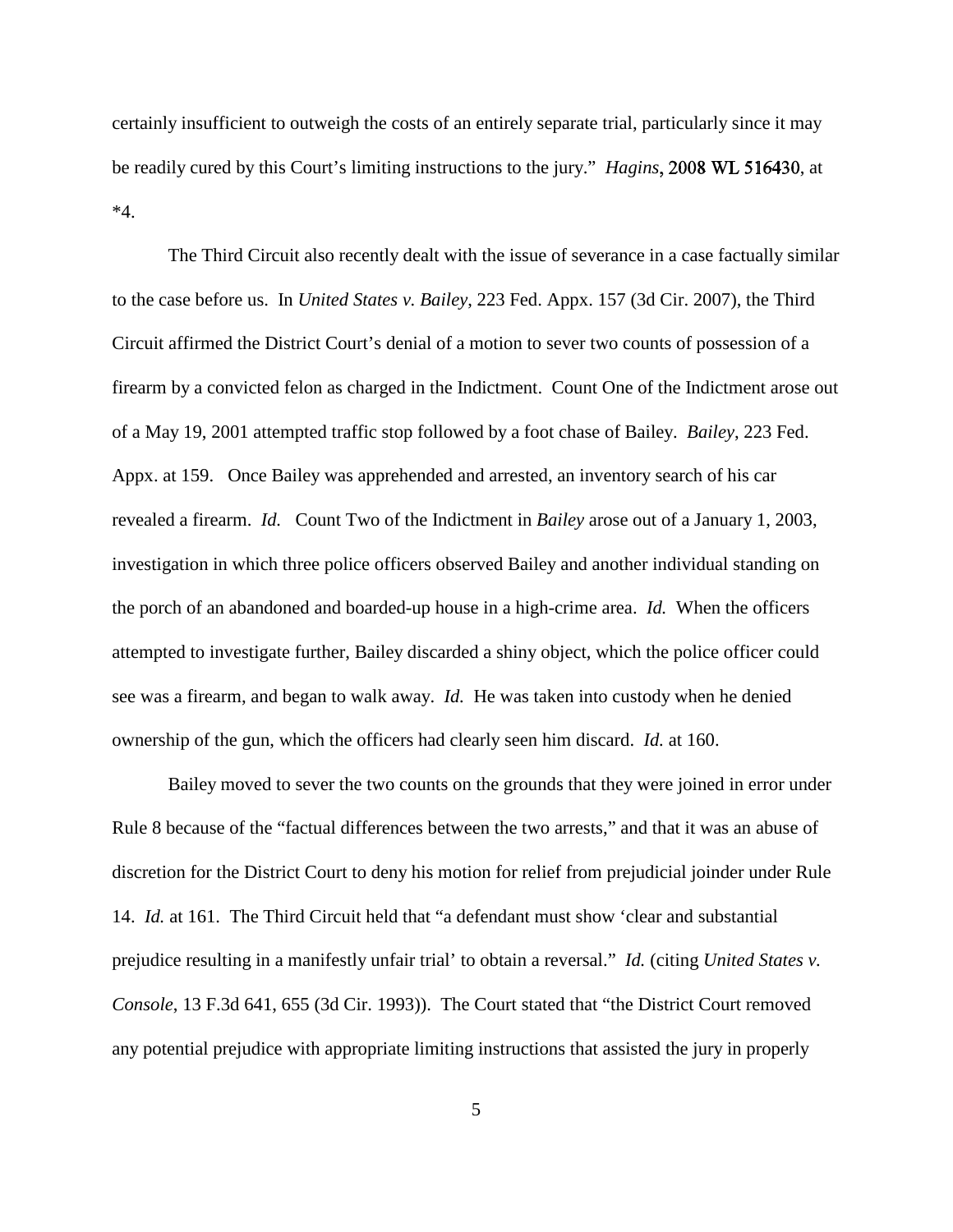compartmentalizing the evidence for each charge." *Bailey*, 223 Fed. Appx. at 161.

*Bailey* and *Hagins* both instruct that in cases such as these severance is not required, and that there are clear alternatives to severance which will prevent prejudice to a defendant. "Of primary concern in considering a motion for severance is 'whether the jury can reasonably be expected to compartmentalize the evidence,' as it relates to each count by following the instructions of the trial court." *Reicherter*, 647 F.2d at 400 (citing *United States v. DeLarosa*, 450 F.2d 1057, 1065 (3d Cir. 1971), *cert. denied*, 405 U.S. 927 (1972)).

In this case, we have no reason to think that the jury will not be able to compartmentalize the evidence related to the two counts of the Indictment. "We presume that 'juries follow the instructions given by district courts.'" *United States v. Joseph*, 178 Fed. Appx. 162, 168 (3d Cir. 2006) (citing *United States v. Hakim*, 344 F.3d 324, 330 (3d Cir. 2003)). To the extent necessary, we will provide limiting instruction as did the courts in *Bailey* and *Hagins*.

Severance rests in the sound discretion of the trial judge. Defendant here has given us no reason to believe that severance is necessary to ensure a fair trial.

#### **III. CONCLUSION**

For these reasons, Defendant's Motion for Severance will be denied.

An appropriate Order follows.